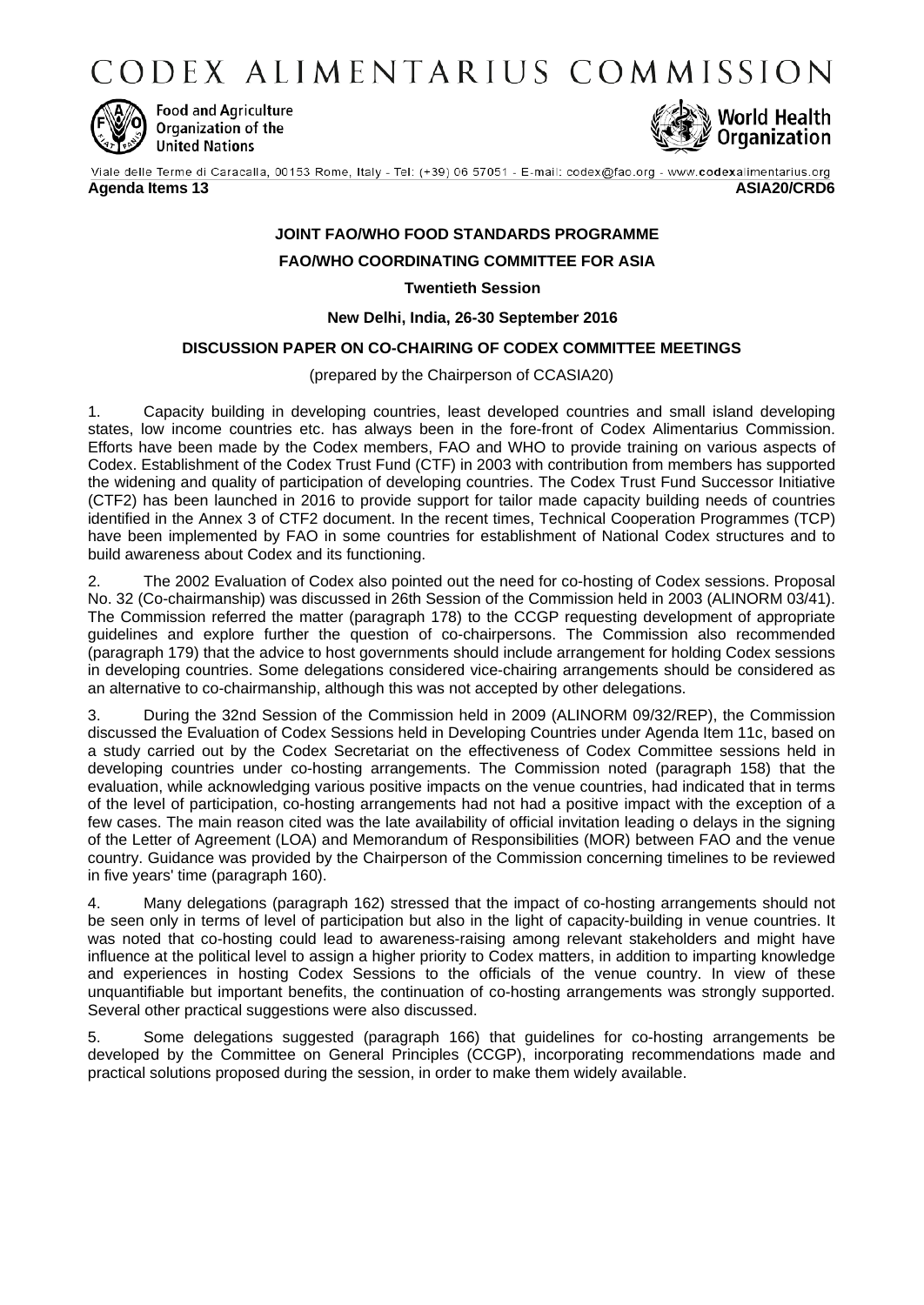6. The Commission agreed (paragraph 167) to ask the Codex Secretariat to prepare a discussion paper for consideration by the next session of the Committee on General Principles (CCGP), on the basis of the current document taking into account the discussion held at the session, and to consider including the standard formats for Letter of Agreement (LOA) and Memorandum of Responsibilities (MOR) in the Procedural Manual. The Commission noted that the discussion paper would focus on measures to expedite the formal processes for co-hosting of Codex sessions and that any proposal concerning the principles for co-hosting arrangements between members such as selection of the co-hosting country should be made by members as a separate issue.

7. Based on the discussion paper prepared by the Codex Secretariat and discussions at the CCGP and subsequently at the Commission, the Co-hosting Arrangements were introduced in the Codex Procedural Manual. The relevant extract from page 95 of the 24th Edition of the Procedural Manual is reproduced below:

## *Co-hosting arrangements*

*8. The host country should consider arrangements for holding Codex sessions in developing* countries*. The country, different from the host country, in which the session is held is in following referred to as "co-host country". The host country and co-host country should ensure that all arrangements necessary to hold a Codex session in the co-host country are completed in a timely manner so as to not interfere with the timeframe for the distribution of the official invitations to the session as mentioned in these guidelines.*

*Note: Practical information and timelines for co-hosting arrangements can be found on the Codex website at: www.codexalimentarius.org.*

*Co-chairing: The host country may invite the co-host country to appoint an official as a co-chair for the session.*

9. Following the decision by the Commission, the Codex Secretariat also placed the *Guidance for Co-Hosting Arrangements of Codex Sessions* on the Codex website. According to these guidelines*,* host countries are encouraged to "consider arrangements for holding Codex sessions in developing countries." This guidance focuses on the co-hosting procedures regarding formal correspondence, the timeline with sequence of events, and the responsible party for each step in the process.

10. Several initiatives have been taken by countries to co-host Codex Sessions. Between 2006 and 2015 (ten year period), a total of 26 sessions of Codex General Subject Committees and Commodity Committees have been held in developing countries. A list of the co-hosted Codex sessions is given in Table1.

## **Table 1**

#### **Co-hosted Codex General Subject and Commodity Committees (2006 to 2015)**

| <b>S. No.</b> | <b>Codex Session</b> | <b>Calendar Year</b> | <b>Host Country</b> | <b>Venue Country</b> |
|---------------|----------------------|----------------------|---------------------|----------------------|
| 1.            | CCPR 38              | 2006                 | The Netherlands     | <b>Brazil</b>        |
| 2.            | CCRVDF 16            | 2006                 | <b>USA</b>          | Mexico               |
| 3.            | CCFFP 28             | 2006                 | Norway              | China                |
| 4.            | <b>CCNFSDU 28</b>    | 2006                 | Germany             | Thailand             |
| 5.            | CCFICS 15            | 2006                 | Australia           | Argentina            |
| 6.            | CCCF <sub>01</sub>   | 2007                 | The Netherlands     | China                |
| 7.            | CCFH <sub>39</sub>   | 2007                 | <b>USA</b>          | India                |
| 8.            | CCNFSDU 30           | 2008                 | Germany             | South Africa         |
| 9.            | CCFICS 17            | 2008                 | Australia           | Philippines          |
| 10.           | CCFH <sub>40</sub>   | 2008                 | <b>USA</b>          | Guatemala            |
| 11.           | CCRVDF 18            | 2009                 | <b>USA</b>          | <b>Brazil</b>        |
| 12.           | CCFFP 30             | 2009                 | Norway              | Morocco              |
| 13.           | CCCF <sub>04</sub>   | 2010                 | The Netherlands     | Turkey               |
| 14.           | CCPFV <sub>25</sub>  | 2010                 | <b>USA</b>          | Indonesia            |
| 15.           | CCNFSDU 32           | 2010                 | Germany             | Chile                |
| 16.           | CCFH <sub>42</sub>   | 2010                 | <b>USA</b>          | Uganda               |
| 17.           | CCFFP 32             | 2012                 | Norway              | Indonesia            |
| 18.           | CCPFV 26             | 2012                 | <b>USA</b>          | Jamaica              |
| 19.           | CCFICS <sub>20</sub> | 2013                 | Australia           | Thailand             |